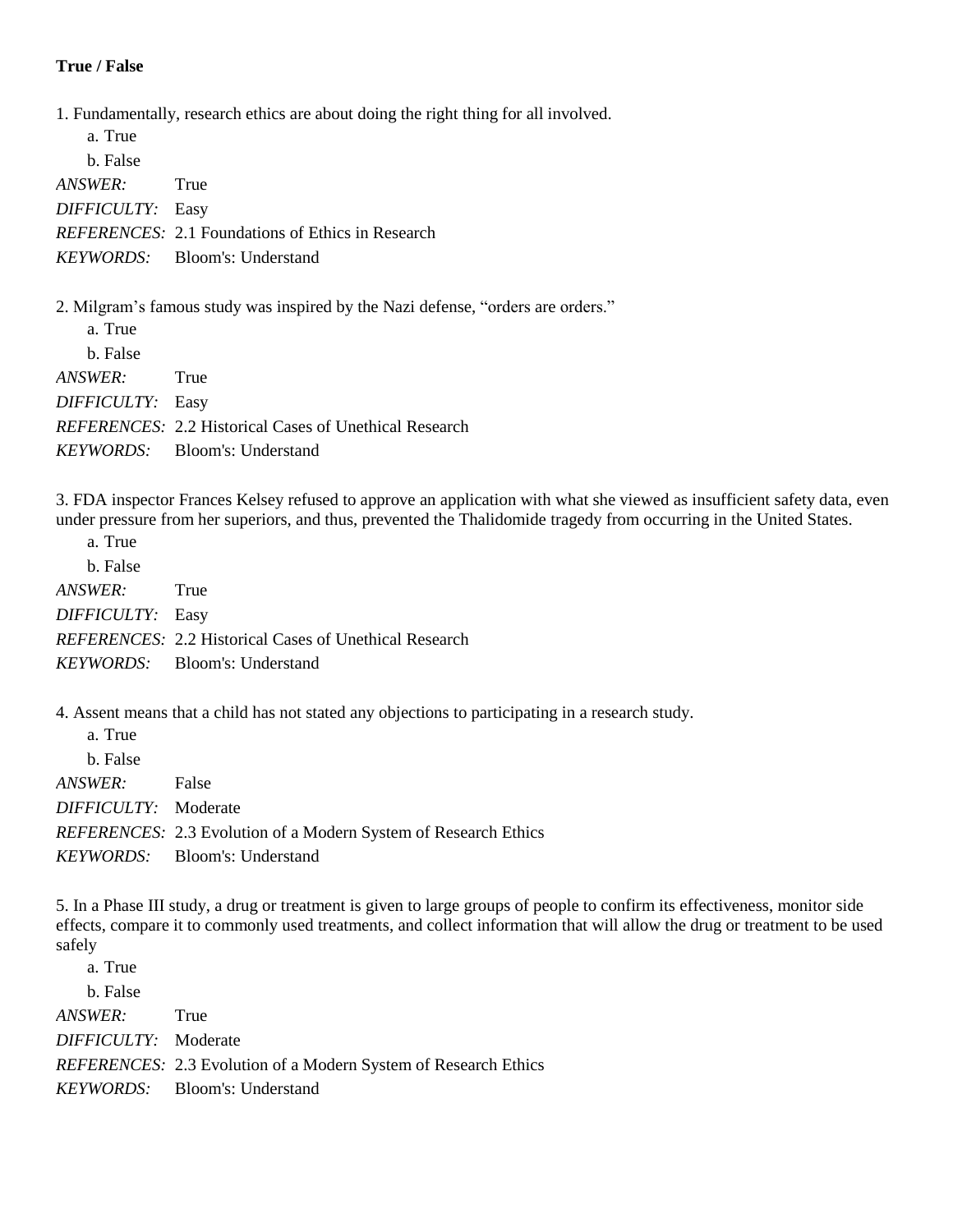6. At smaller universities, Institutional Review Boards typically review research using both humans and animals.

| a. True                     |                                                                        |
|-----------------------------|------------------------------------------------------------------------|
| b. False                    |                                                                        |
| ANSWER:                     | False                                                                  |
| <i>DIFFICULTY:</i> Moderate |                                                                        |
|                             | <i>REFERENCES:</i> 2.3 Evolution of a Modern System of Research Ethics |
|                             | <i>KEYWORDS:</i> Bloom's: Understand                                   |

7. Current standards do not require that participants in clinical trials be told that they might receive a placebo

| a. True              |                                                                        |
|----------------------|------------------------------------------------------------------------|
| b. False             |                                                                        |
| ANSWER:              | False                                                                  |
| DIFFICULTY: Moderate |                                                                        |
|                      | <b>REFERENCES: 2.3 Evolution of a Modern System of Research Ethics</b> |
|                      | <i>KEYWORDS:</i> Bloom's: Understand                                   |

8. The principle of "respect for persons" means that people are to be treated as independent and autonomous individuals a. True

b. False *ANSWER:* True *DIFFICULTY:* Moderate *REFERENCES:* 2.3 Evolution of a Modern System of Research Ethics *KEYWORDS:* Bloom's: Understand

9. Even an accidental error in recording or analyzing data is considered misconduct.

| a. True          |                                                                                   |
|------------------|-----------------------------------------------------------------------------------|
| b. False         |                                                                                   |
| ANSWER:          | False                                                                             |
| DIFFICULTY: Easy |                                                                                   |
|                  | <i>REFERENCES:</i> 2.4 Ethics in the Production and Publication of Scholarly Work |
|                  | <i>KEYWORDS:</i> Bloom's: Understand                                              |

10. In the United States, the Department of Health and Human Services has placed responsibility for managing conflicts of interest on investigators, IRBs, and institutions

a. True b. False *ANSWER:* True *DIFFICULTY:* Easy *REFERENCES:* 2.4 Ethics in the Production and Publication of Scholarly Work *KEYWORDS:* Bloom's: Understand

**Multiple Choice**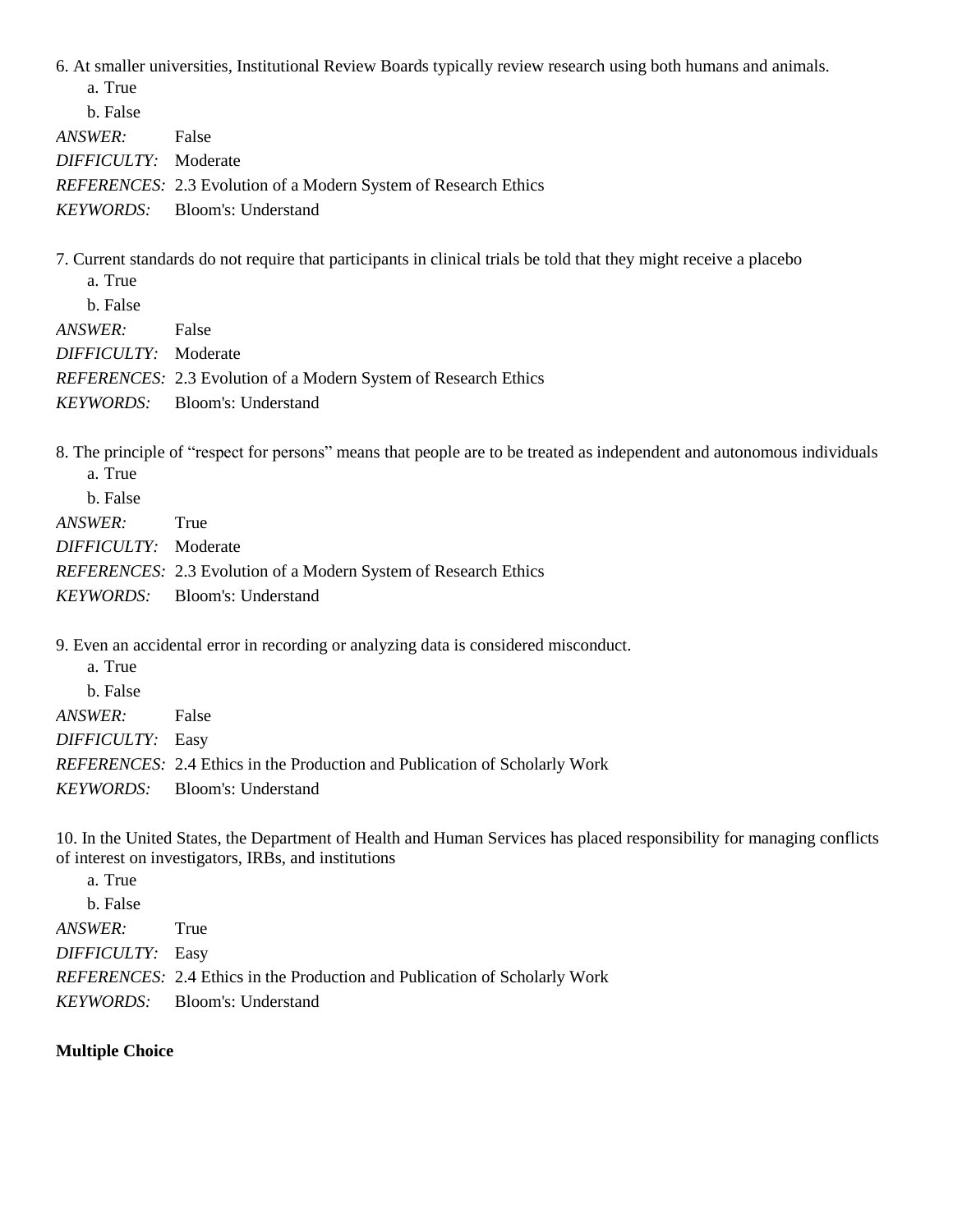11. The 10 principles that were developed as a frame of reference for judging the conduct of Nazi physicians accused of atrocities became the \_\_\_\_.

a. Nuremberg Code

b. Milgram Code

c. Belmont Report

d. Tuskegee Report

*ANSWER:* a

*DIFFICULTY:* Easy

*REFERENCES:* 2.2 Historical Cases of Unethical Research

*KEYWORDS:* Bloom's: Understand

12. The modern history of human-subject protections began at  $\qquad \qquad$ .

a. Nuremberg

b. Stanford

c. Belmont

d. Tuskegee

*ANSWER:* a

*DIFFICULTY:* Easy

*REFERENCES:* 2.2 Historical Cases of Unethical Research

*KEYWORDS:* Bloom's: Understand

13. Which researcher conducted studies of obedience that suggested ordinary people would do things they knew would cause harm to others simply because they were told to do so?

a. Zajonc

b. Milgram

c. Kohlberg

d. Zimbardo

*ANSWER:* b *DIFFICULTY:* Easy

*REFERENCES:* 2.2 Historical Cases of Unethical Research *KEYWORDS:* Bloom's: Understand

14. The classic "obedience study" is believed to have been the first study in which the term \_\_\_\_ was used. a. debriefing

b. placebo

c. control group

d. confederate

*ANSWER:* a

*DIFFICULTY:* Easy

*REFERENCES:* 2.2 Historical Cases of Unethical Research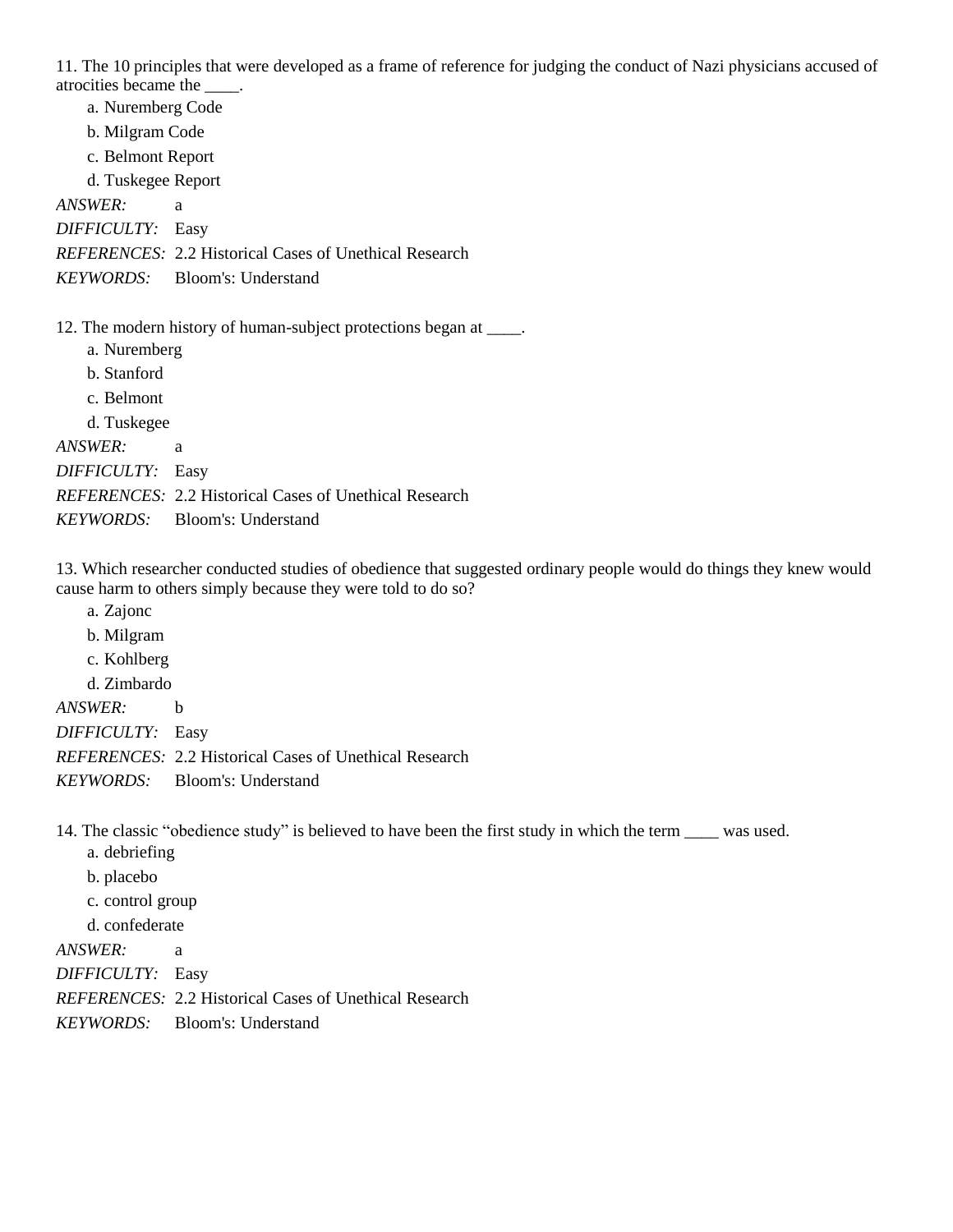15. After the Thalidomide tragedy, the \_\_\_\_\_ Amendments were passed, which requires drug manufacturers to prove the safety of their drugs before marketing them.

a. Milgram

b. Belmont

c. Tuskegee

d. Kefauver-Harris

*ANSWER:* d

*DIFFICULTY:* Easy

*REFERENCES:* 2.2 Historical Cases of Unethical Research

*KEYWORDS:* Bloom's: Understand

16. What did the 1980s activist poster that read "Stop Protecting Us to Death" refer to?

- a. The HIPAA's requirements to obtain patient data
- b. The IRB's monitoring of compliance with research protocols
- c. The FDA's cautious approach to approving new drugs
- d. The NIH's lack of funding due to conflict of interest

*ANSWER:* c

*DIFFICULTY:* Moderate

*REFERENCES:* 2.3 Evolution of a Modern System of Research Ethics

*KEYWORDS:* Bloom's: Understand

17. The \_\_\_\_, passed in 1974, represents one of the first serious attempts to build a comprehensive system of research ethics in the United States.

a. National Research Act

b. Declaration of Helsinki

c. Tuskegee Code

d. Kefauver-Harris Amendments

*ANSWER:* a

*DIFFICULTY:* Easy

*REFERENCES:* 2.3 Evolution of a Modern System of Research Ethics

*KEYWORDS:* Bloom's: Understand

18. The principle of <u>equilibration</u> means that people are to be treated as independent and autonomous individuals.

a. respect for persons

b. beneficence

c. justice

d. non-maleficence

*ANSWER:* a

*DIFFICULTY:* Moderate

*REFERENCES:* 2.3 Evolution of a Modern System of Research Ethics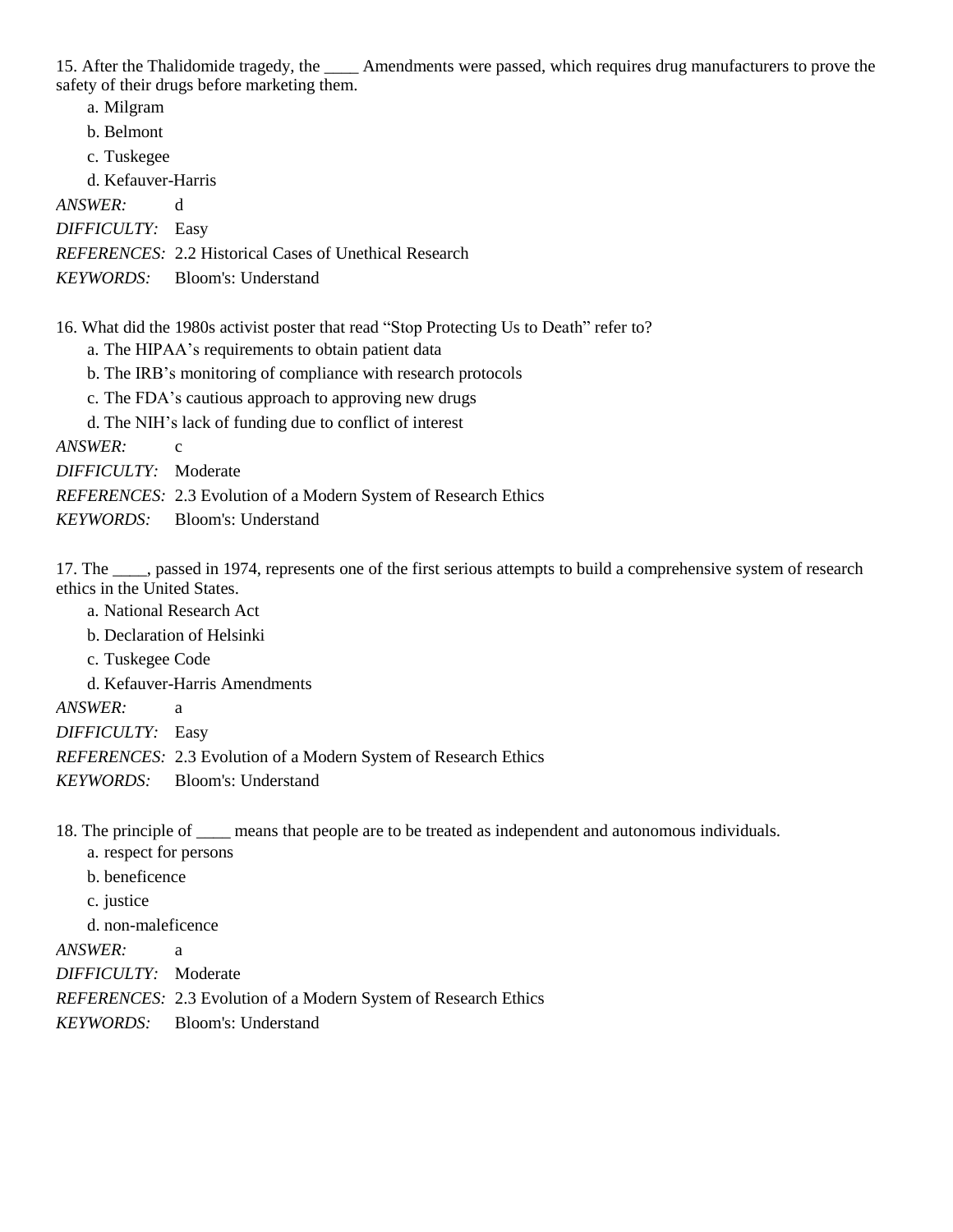19. The principle of \_\_\_\_ means that researchers should attempt to maximize the benefits of participation and take steps to identify and limit the potential for harm.

a. respect for persons

b. beneficence

c. justice

d. non-maleficence

*ANSWER:* b

*DIFFICULTY:* Moderate

*REFERENCES:* 2.3 Evolution of a Modern System of Research Ethics

*KEYWORDS:* Bloom's: Understand

20. The principle of means that participation should be based on fairness and not on circumstances that give researchers access to or control of a population based on status.

a. respect for persons

b. beneficence

c. justice

d. non-maleficence

*ANSWER:* c

*DIFFICULTY:* Moderate

*REFERENCES:* 2.3 Evolution of a Modern System of Research Ethics

*KEYWORDS:* Bloom's: Understand

21. When \_\_\_\_ is used, either misleading or incomplete information is given to participants in the informed consent process.

a. deception

b. debriefing

c. de-identification

d. duplicity

*ANSWER:* a *DIFFICULTY:* Easy *REFERENCES:* 2.3 Evolution of a Modern System of Research Ethics *KEYWORDS:* Bloom's: Understand

22. Sondra has just finished participating in an experiment that involved deception and is now being told the whole truth about what was done and why. Sondra is undergoing \_\_\_\_.

a. deception

b. debriefing

c. post-hoc consenting

d. post-hoc analysis

*ANSWER:* b

*DIFFICULTY:* Easy

*REFERENCES:* 2.3 Evolution of a Modern System of Research Ethics

*KEYWORDS:* Bloom's: Apply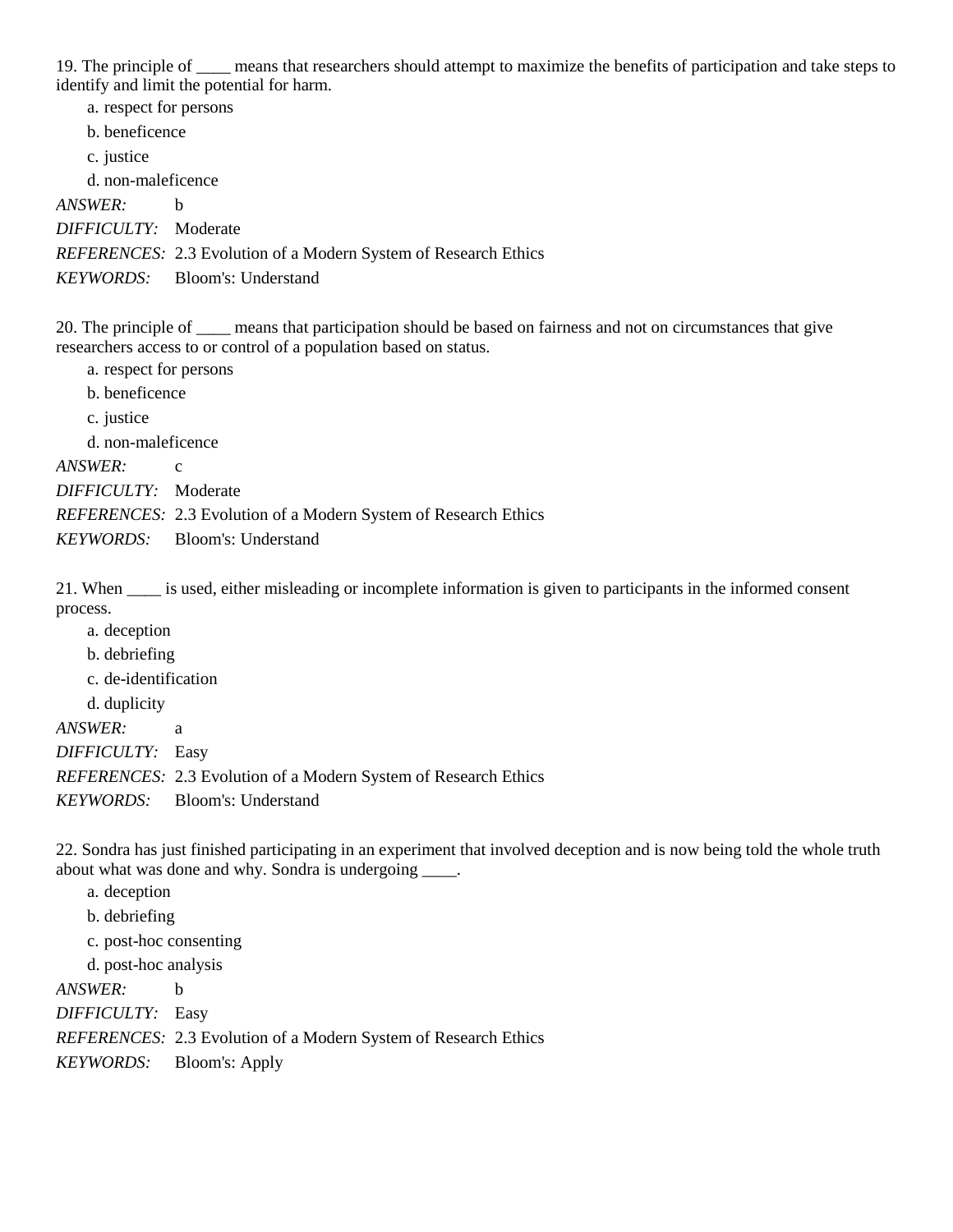## **Narrative 2-1 The Homeless Shelter**

Carlos, a psychologist at a local shelter for homeless individuals, makes determinations about who should get special privileges. He is working on his doctorate at the same time, and naturally considers dissertation topics that would involve people who are homeless.

23. Should Carlos decide to recruit participants from the shelter at which he works, his institutional review board is likely to be concerned about \_\_\_\_.

a. respect for persons b. beneficence c. justice d. non-maleficence *ANSWER:* c *DIFFICULTY:* Difficult *REFERENCES:* 2.3 Evolution of a Modern System of Research Ethics *PREFACE NAME:* Narrative 2-1 *KEYWORDS:* Bloom's: Apply

24. Carlos is well aware that even a small amount of money can be a powerful incentive. He is struggling with how much he can pay participants without being coercive. This issue relates most strongly to \_\_\_\_.

| a. respect for persons              |                                                     |
|-------------------------------------|-----------------------------------------------------|
| b. beneficence                      |                                                     |
| c. justice                          |                                                     |
| d. assent                           |                                                     |
| ANSWER:                             | a                                                   |
| <i>DIFFICULTY:</i>                  | Difficult                                           |
| <i>REFERENCES:</i>                  | 2.3 Evolution of a Modern System of Research Ethics |
| <i>PREFACE NAME</i> : Narrative 2-1 |                                                     |
| <b>KEYWORDS:</b>                    | <b>Bloom's: Apply</b>                               |
|                                     |                                                     |

25. Carlos wants to make sure that any information from participant surveys is not shared with the shelter's administration to avoid potential consequences. This issue relates most strongly to \_\_\_\_.

a. deception b. beneficence c. justice d. confidentiality *ANSWER:* d *DIFFICULTY:* Difficult *REFERENCES:* 2.3 Evolution of a Modern System of Research Ethics *PREFACE NAME:* Narrative 2-1 *KEYWORDS:* Bloom's: Apply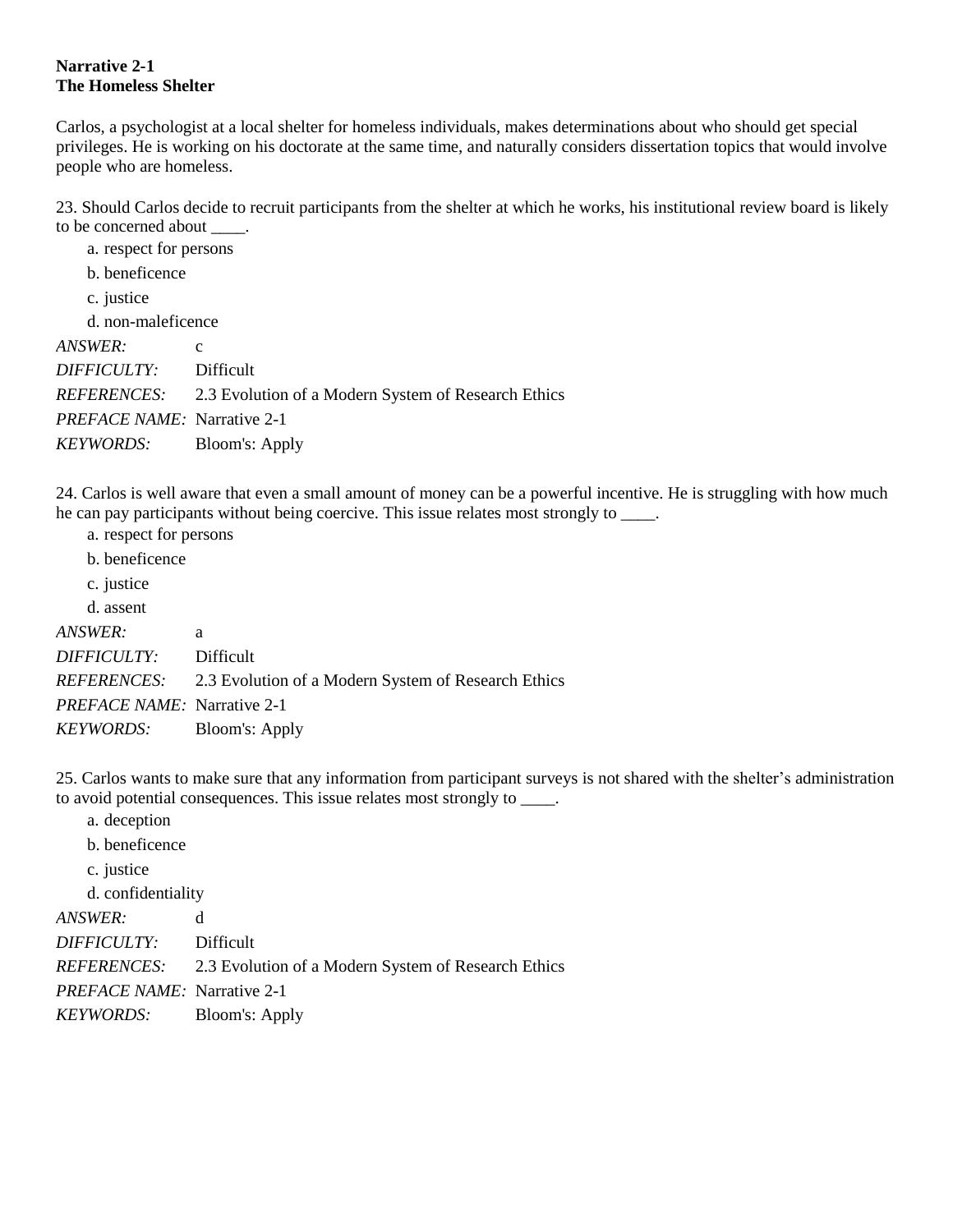26. Carlos is thinking about including children in his study. Although the children cannot enter into a legal agreement to participate, he feels it is important that they still agree to participate. By doing so, Carlos is seeking the children's \_\_\_\_.

a. assent b. confidence c. willing participation d. consent *ANSWER:* a *DIFFICULTY:* Difficult *REFERENCES:* 2.3 Evolution of a Modern System of Research Ethics *PREFACE NAME:* Narrative 2-1 *KEYWORDS:* Bloom's: Apply

27. Carlos decides to focus on individuals who are at high risk of becoming homeless, specifically, individuals with severe, persistent mental illness who are being released from state hospitals. He is aware that many of his potential research participants have low literacy levels and takes this into consideration when preparing his informed consent materials. In terms of the Belmont Report's conceptualization of informed consent, Carlos is addressing \_\_\_\_.

a. assent b. comprehension c. information d. voluntariness *ANSWER:* b *DIFFICULTY:* Difficult *REFERENCES:* 2.3 Evolution of a Modern System of Research Ethics *PREFACE NAME:* Narrative 2-1 *KEYWORDS:* Bloom's: Apply

28. Carlos decides to focus on individuals who are at high risk of becoming homeless, specifically, individuals with severe, persistent mental illness who are being released from state hospitals. He is extremely careful, in his consent materials, to be clear that people do not have to participate, that their decision to participate or not participate will in no way impact their treatment at the hospital or thereafter, and that, even if they agree to participate, they can withdraw their consent without penalty. In terms of the Belmont Report's conceptualization of informed consent, Carlos is addressing

a. assent

 $\overline{\phantom{a}}$ .

- b. comprehension
- c. information

d. voluntariness

*ANSWER:* d *DIFFICULTY:* Difficult *REFERENCES:* 2.3 Evolution of a Modern System of Research Ethics *PREFACE NAME:* Narrative 2-1 *KEYWORDS:* Bloom's: Apply

### **Narrative 2-2 Brain Imaging**

Katherine is a researcher studying the neurophysiology of schizophrenia. In order to do so, she compares fMRI imaging when individuals are on effective medication and when they have been off their medication long enough that it is no longer detectible in their blood.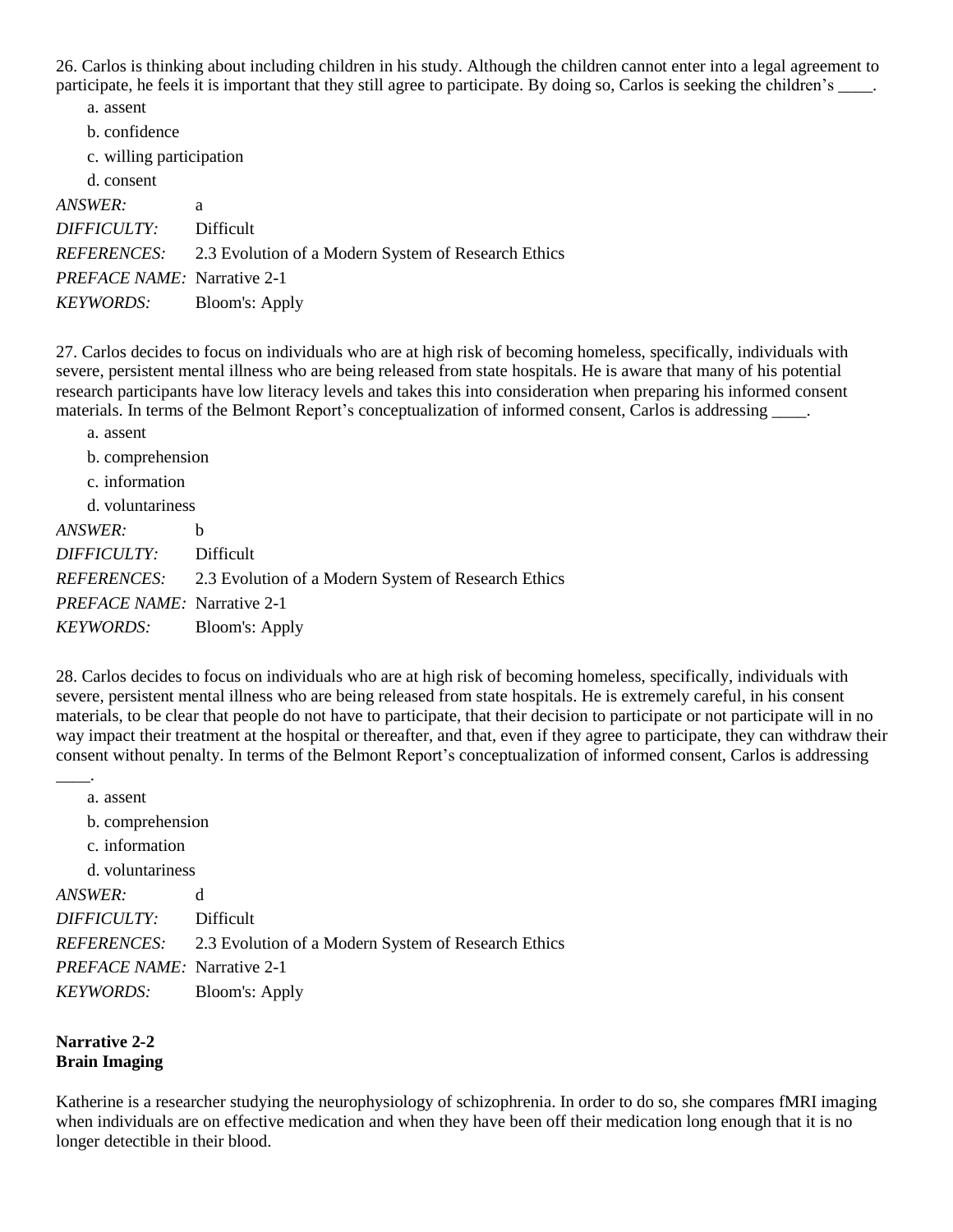29. Katherine recognizes that this may create more than minimal risk. In terms of the principles in the Belmont Report, she is concerned about

a. respect for persons b. beneficence c. justice d. voluntariness *ANSWER:* b *DIFFICULTY:* Difficult *REFERENCES:* 2.3 Evolution of a Modern System of Research Ethics *PREFACE NAME:* Narrative 2-2 *KEYWORDS:* Bloom's: Apply

30. Katherine is aware that some potential participants may have cognitive impairments and she considers excluding them solely on that basis. At the same time, she is aware that participants may, themselves, benefit from participating in the study, since they will live in at research hospital during the study and will have access to numerous resources while hospitalized. If Katherine decides to exclude persons with cognitive impairments, she is also denying these individuals access to other services, and this bothers her. In terms of the principles in the Belmont Report, she is struggling with issues related to \_\_\_\_.

a. respect for persons

b. beneficence

c. justice

d. voluntariness

*ANSWER:* c *DIFFICULTY:* Difficult *REFERENCES:* 2.3 Evolution of a Modern System of Research Ethics *PREFACE NAME:* Narrative 2-2 *KEYWORDS:* Bloom's: Apply

31. During the study, participants will stay at a research hospital and be unable to work at their usual jobs, will be aware from friends and families, and have other restrictions on their activities. As a result, Katherine is going to pay her participants. In terms of the principles in the Belmont Report, Katherine's decision about how much to pay participants is most related to  $\qquad$ .

a. comprehension

- b. beneficence
- c. justice

d. non-maleficence

*ANSWER:* c *DIFFICULTY:* Difficult *REFERENCES:* 2.3 Evolution of a Modern System of Research Ethics *PREFACE NAME:* Narrative 2-2 *KEYWORDS:* Bloom's: Apply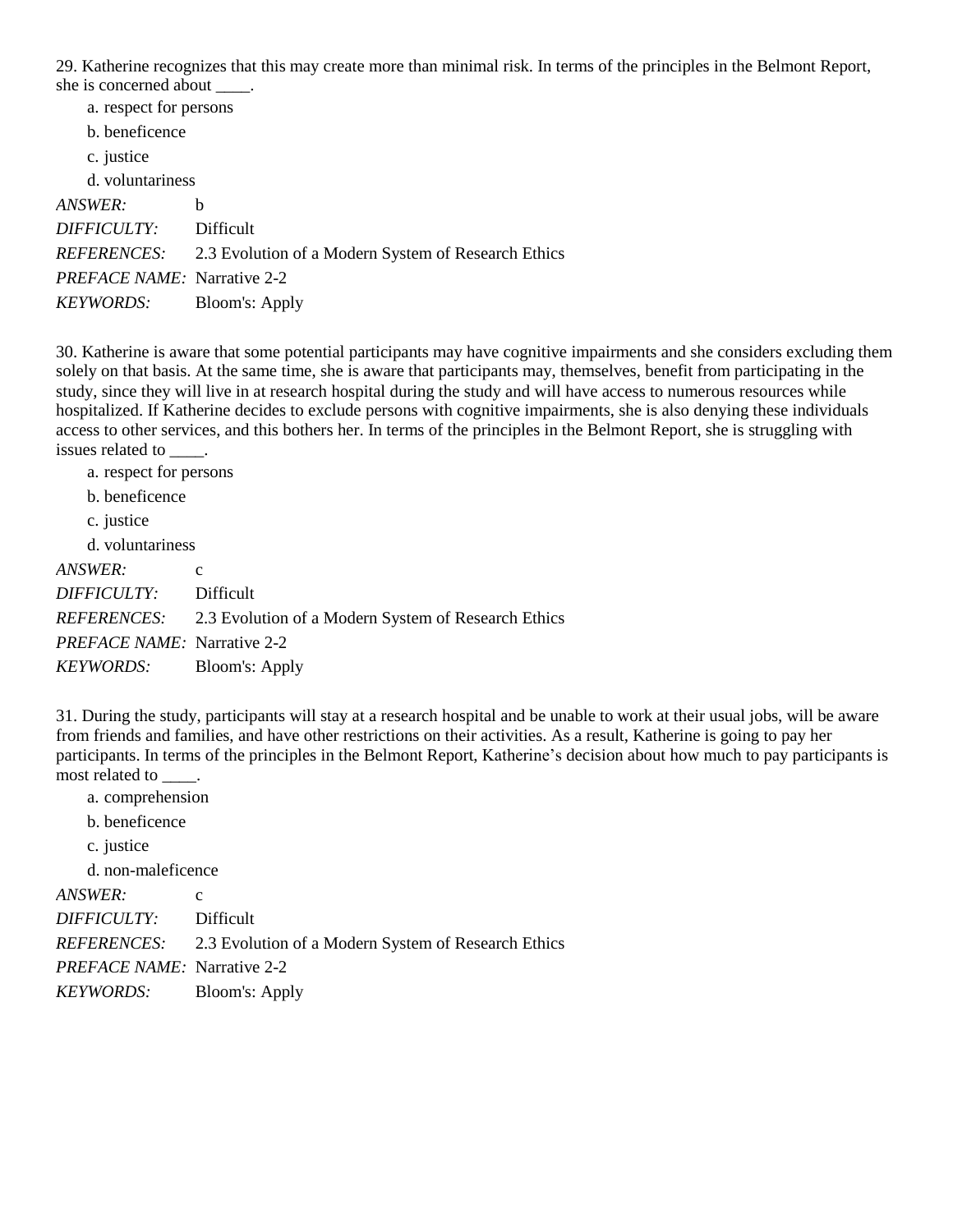32. After recent research showed that the caregivers of family members with developmental disabilities showed significant stress reduction when taught simple mindfulness techniques during everyday activities, Liese wonders whether the same might be true of the caregivers of family members with Alzheimer's disease. Liese will recruit participants from a local peer support program for caregivers but, knowing how stressful caregiving can be, worries about how she will create an ethically sound control group. Liese is most concerned with \_\_\_\_.

a. right to service

b. external validity

c. deception

d. non-maleficence

*ANSWER:* a *DIFFICULTY:* Difficult *REFERENCES:* 2.3 Evolution of a Modern System of Research Ethics

*KEYWORDS:* Bloom's: Analyze | Bloom's: Apply

33. From the standpoint of an Institutional Review Board, research would include  $\blacksquare$ .

a. program evaluation required by a funding agency

b. patient satisfaction surveys

c. surveys conducted in order to improve clinic services

d. an examination of which of two treatments are most effective

*ANSWER:* d

*DIFFICULTY:* Moderate

*REFERENCES:* 2.3 Evolution of a Modern System of Research Ethics

*KEYWORDS:* Bloom's: Understand

34. Human subjects are to the Institutional Review Board as animal subjects are to the

a. Board for the Ethical Treatment of Animals

b. Institutional Animal Care and Use Committee

c. Animal Protection Committee

d. Committee for Animals

*ANSWER:* b

*DIFFICULTY:* Moderate

*REFERENCES:* 2.3 Evolution of a Modern System of Research Ethics

*KEYWORDS:* Bloom's: Understand

35. What term refers to an assurance made to study participants that identifying information about them acquired through the study will not be released to anyone outside of the study?

a. privacy

b. anonymity

c. confidentiality

d. de-identification

*ANSWER:* c

*DIFFICULTY:* Easy

*REFERENCES:* 2.3 Evolution of a Modern System of Research Ethics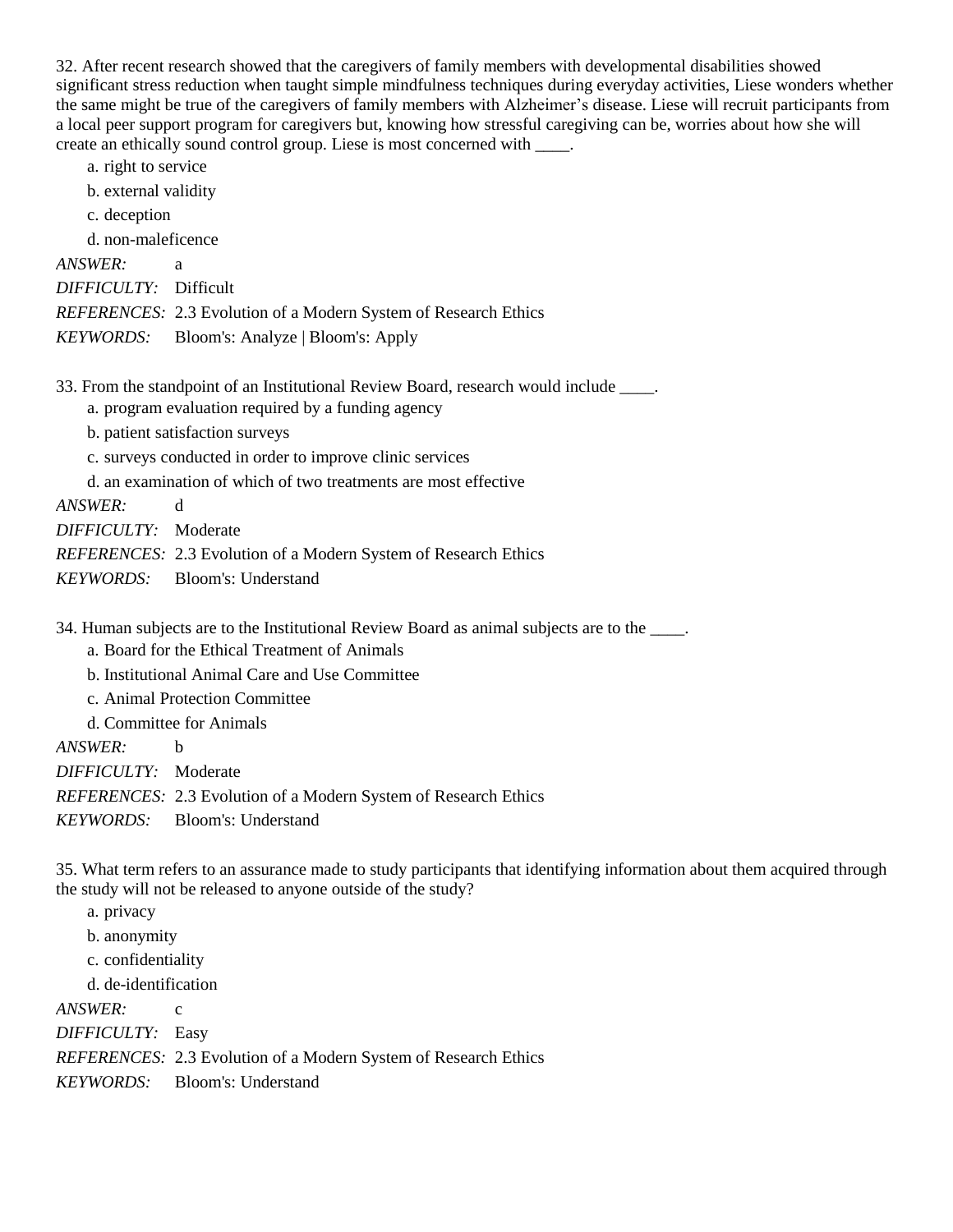36. What term refers to an assurance made to study participants that no one, including the researchers, will be able to link data to a specific individual?

a. privacy

b. anonymity

c. confidentiality

d. de-identification

*ANSWER:* b

*DIFFICULTY:* Easy

*REFERENCES:* 2.3 Evolution of a Modern System of Research Ethics

*KEYWORDS:* Bloom's: Understand

37. What term refers to an assurance made to study participants that personal information about participants will be protected?

a. privacy

b. anonymity

c. confidentiality

d. de-identification

*ANSWER:* a

*DIFFICULTY:* Easy

*REFERENCES:* 2.3 Evolution of a Modern System of Research Ethics

*KEYWORDS:* Bloom's: Understand

38. The process of removing identifying information from data sets is known as \_\_\_\_.

a. privacy

b. anonymity

c. confidentiality

d. de-identification

*ANSWER:* a

*DIFFICULTY:* Easy

*REFERENCES:* 2.3 Evolution of a Modern System of Research Ethics

*KEYWORDS:* Bloom's: Understand

39. A \_\_\_\_ study is designed to test a new drug or treatment in a small group of people to evaluate its safety, determine a safe dosage range, and identify potential side effects.

a. pilot

b. Phase I

c. Phase II

d. Phase III

*ANSWER:* b

*DIFFICULTY:* Easy

*REFERENCES:* 2.3 Evolution of a Modern System of Research Ethics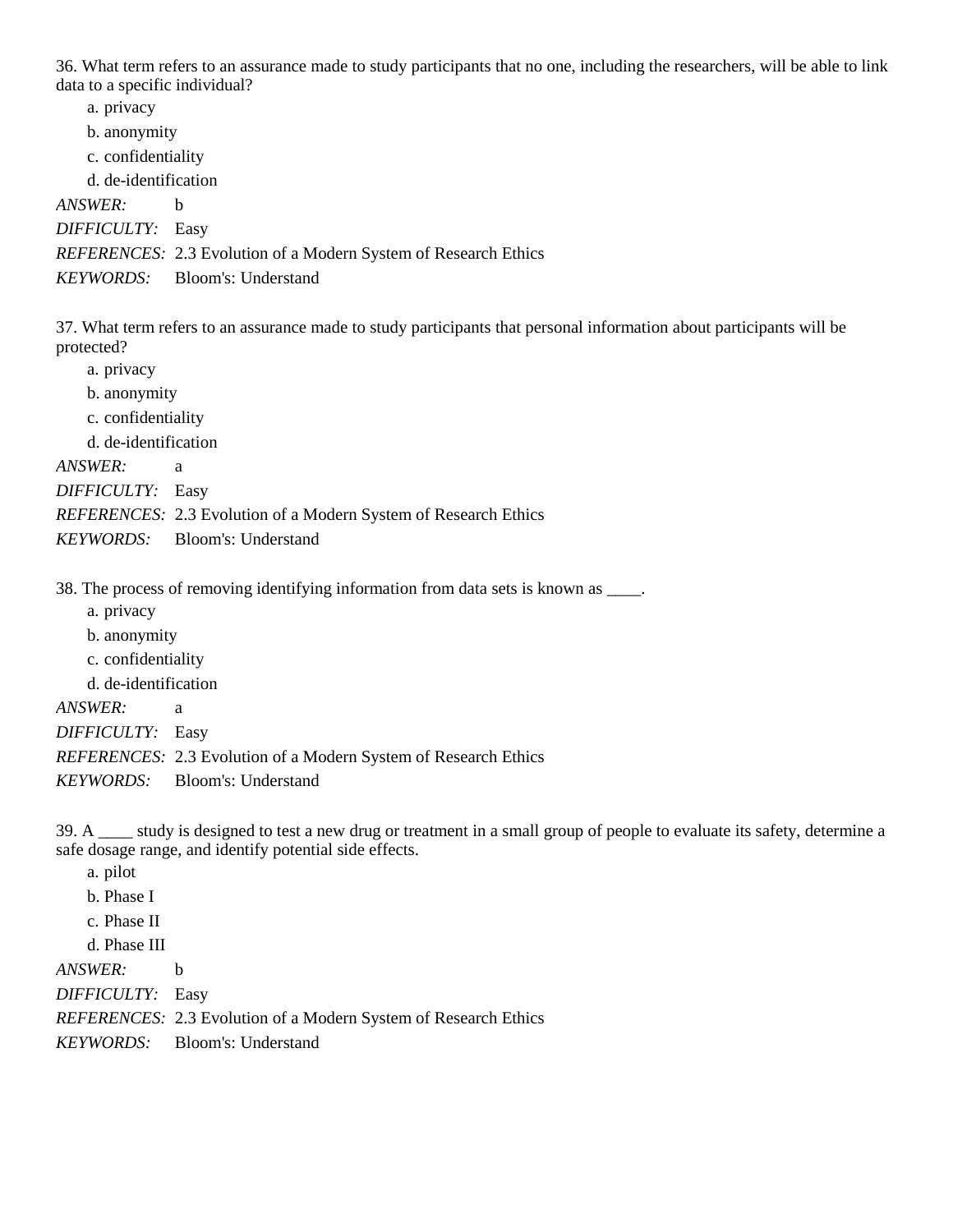40. In a \_\_\_\_ study, the drug or treatment is given to a larger group of people to see if it is effective and to further evaluate its safety.

a. pilot

b. Phase I

c. Phase II

d. Phase III

*ANSWER:* c

*DIFFICULTY:* Easy

*REFERENCES:* 2.3 Evolution of a Modern System of Research Ethics

*KEYWORDS:* Bloom's: Understand

41. In a study, the drug or treatment is given to large groups of people to confirm its effectiveness, monitor side effects, compare it to commonly used treatments, and collect information that will allow the drug or treatment to be used safely.

a. pilot

b. Phase I

c. Phase II

d. Phase III

*ANSWER:* d

*DIFFICULTY:* Easy

*REFERENCES:* 2.3 Evolution of a Modern System of Research Ethics

*KEYWORDS:* Bloom's: Understand

42. Although the rules surrounding the testing and approval of new drugs were indented to protect the public, these rules can also limit the access to drugs by people who are desperately ill. As a result of demands by activists, the FDA eventually developed an expedited review process as well as a program to expand access to promising drugs.

a. AIDS

b. cancer

c. autism spectrum disorder

d. Alzheimer's disease

*ANSWER:* a

*DIFFICULTY:* Easy

*REFERENCES:* 2.3 Evolution of a Modern System of Research Ethics

*KEYWORDS:* Bloom's: Understand

43. Researcher and couples' therapist \_\_\_\_\_ hired actors to falsely testify about their involvement with data collection activities related to his research studies and deceived those actors about what they were actually doing.

a. Jan Hendrik Schön

b. William Fals-Stewart

c. Haruko Obokata

d. Bodo-Eckehard Strauer

*ANSWER:* b

*DIFFICULTY:* Difficult

*REFERENCES:* 2.4 Ethics in the Production and Publication of Scholarly Work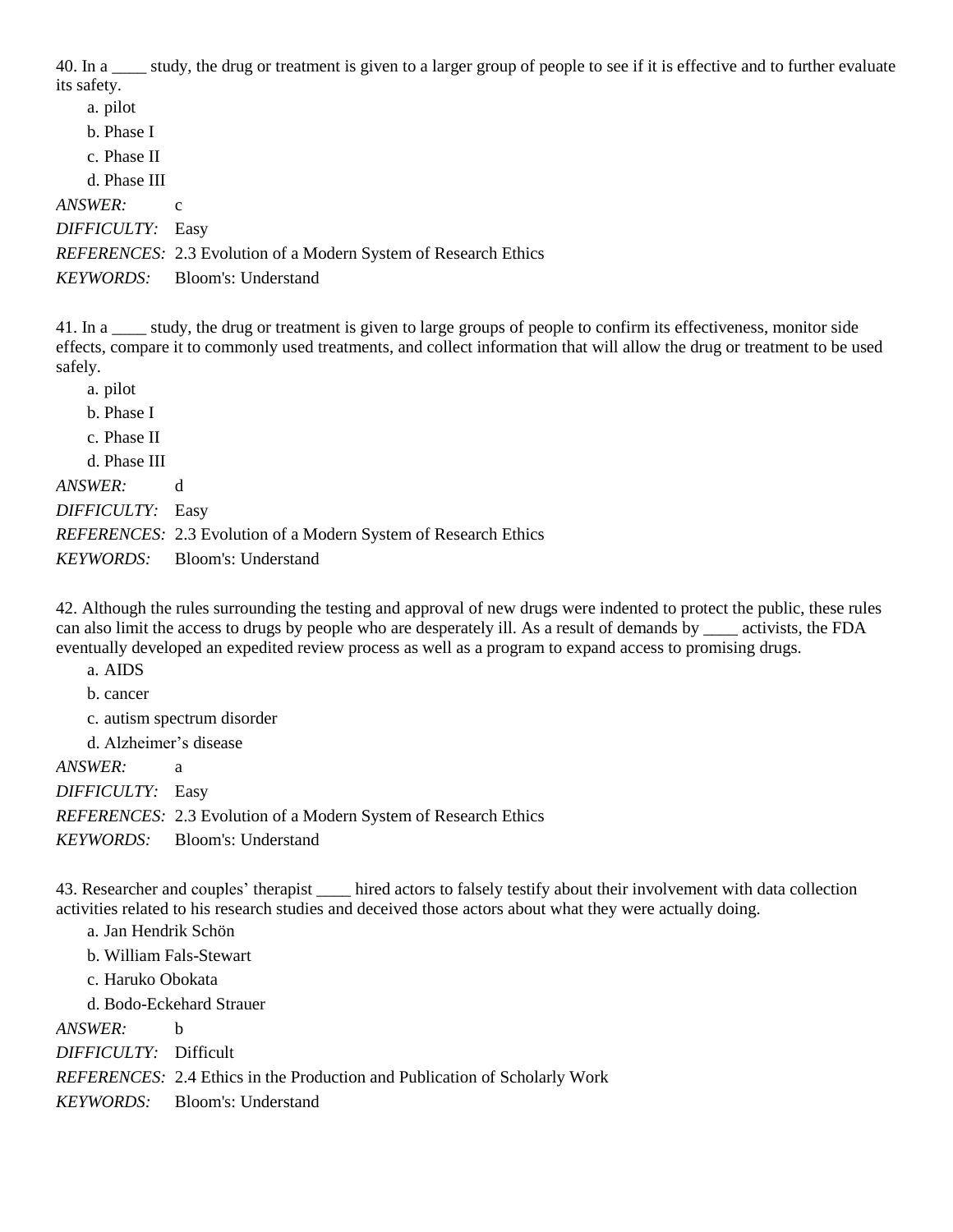44. Physicist \_\_\_\_\_ was found to have completely made up some of the data on which his astounding discoveries were made.

a. Jan Hendrik Schön

b. William Fals-Stewart

c. Haruko Obokata

d. Bodo-Eckehard Strauer

*ANSWER:* a

*DIFFICULTY:* Difficult

*REFERENCES:* 2.4 Ethics in the Production and Publication of Scholarly Work

*KEYWORDS:* Bloom's: Understand

45. Research misconduct involving making up data or results and recording or reporting them is classified as  $\ldots$ .

- a. plagiarism
- b. falsification
- c. fabrication

d. deception

*ANSWER:* c

*DIFFICULTY:* Difficult

*REFERENCES:* 2.4 Ethics in the Production and Publication of Scholarly Work

*KEYWORDS:* Bloom's: Understand

46. Research misconduct involving manipulating research materials, equipment, or processes, or changing or omitting data or results such that the research is not accurately represented in the research record is classified as  $\_\_\_\$ .

a. plagiarism

b. falsification

c. fabrication

d. deception

*ANSWER:* b *DIFFICULTY:* Difficult

*REFERENCES:* 2.4 Ethics in the Production and Publication of Scholarly Work

*KEYWORDS:* Bloom's: Understand

47. Research misconduct involving the appropriation of another person's ideas, processes, results, or words without giving appropriate credit is classified as \_\_\_\_.

a. plagiarism

b. falsification

c. fabrication

d. deception

*ANSWER:* a

*DIFFICULTY:* Difficult

*REFERENCES:* 2.4 Ethics in the Production and Publication of Scholarly Work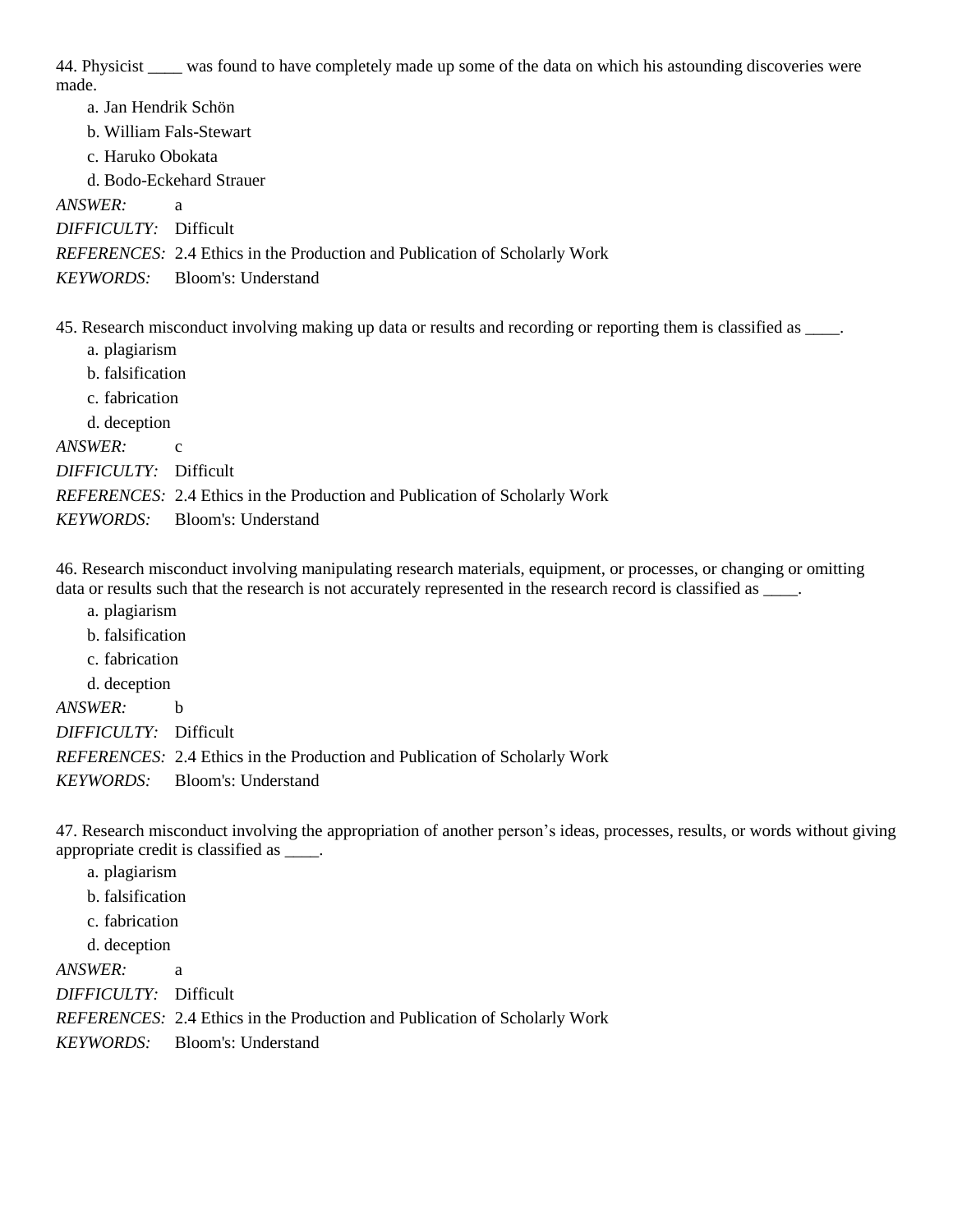48. Rhonda, a stem cell researcher, is found to have mislabeled graphs and photomicrographs. This can most accurately be described as  $\qquad$ .

a. plagiarism

b. falsification

c. fabrication

d. deception

*ANSWER:* b

*DIFFICULTY:* Difficult

*REFERENCES:* 2.4 Ethics in the Production and Publication of Scholarly Work

*KEYWORDS:* Bloom's: Apply

49. Ralph, a clinical researcher, is found to have omitted data that are inconsistent with his hypothesis about the causes of autism spectrum disorders. He has engaged in \_\_\_\_.

a. plagiarism

b. falsification

c. fabrication

d. deception

*ANSWER:* b *DIFFICULTY:* Difficult

*REFERENCES:* 2.4 Ethics in the Production and Publication of Scholarly Work

*KEYWORDS:* Bloom's: Apply

50. Sergey is lagging behind his proposed research schedule. Desperate to demonstrate that he is making good use of federal grant money, he makes up data to present in a progress report. What behavior is Sergey demonstrating?

a. plagiarism

b. falsification

c. fabrication

d. deception

*ANSWER:* c *DIFFICULTY:* Difficult *REFERENCES:* 2.4 Ethics in the Production and Publication of Scholarly Work *KEYWORDS:* Bloom's: Understand

# **Completion**

51. The \_\_\_\_\_\_\_\_\_\_\_\_\_\_\_ requires manufacturers to present evidence on the safety and effectiveness of their products to the FDA before marketing them

*ANSWER:* 

|                  | Kefauver-Harris amendments<br>Kefauver Harris amendments      |
|------------------|---------------------------------------------------------------|
| DIFFICULTY: Easy |                                                               |
|                  | <i>REFERENCES:</i> 2.2 Historical Cases of Unethical Research |
|                  | <i>KEYWORDS</i> : Bloom's: Understand                         |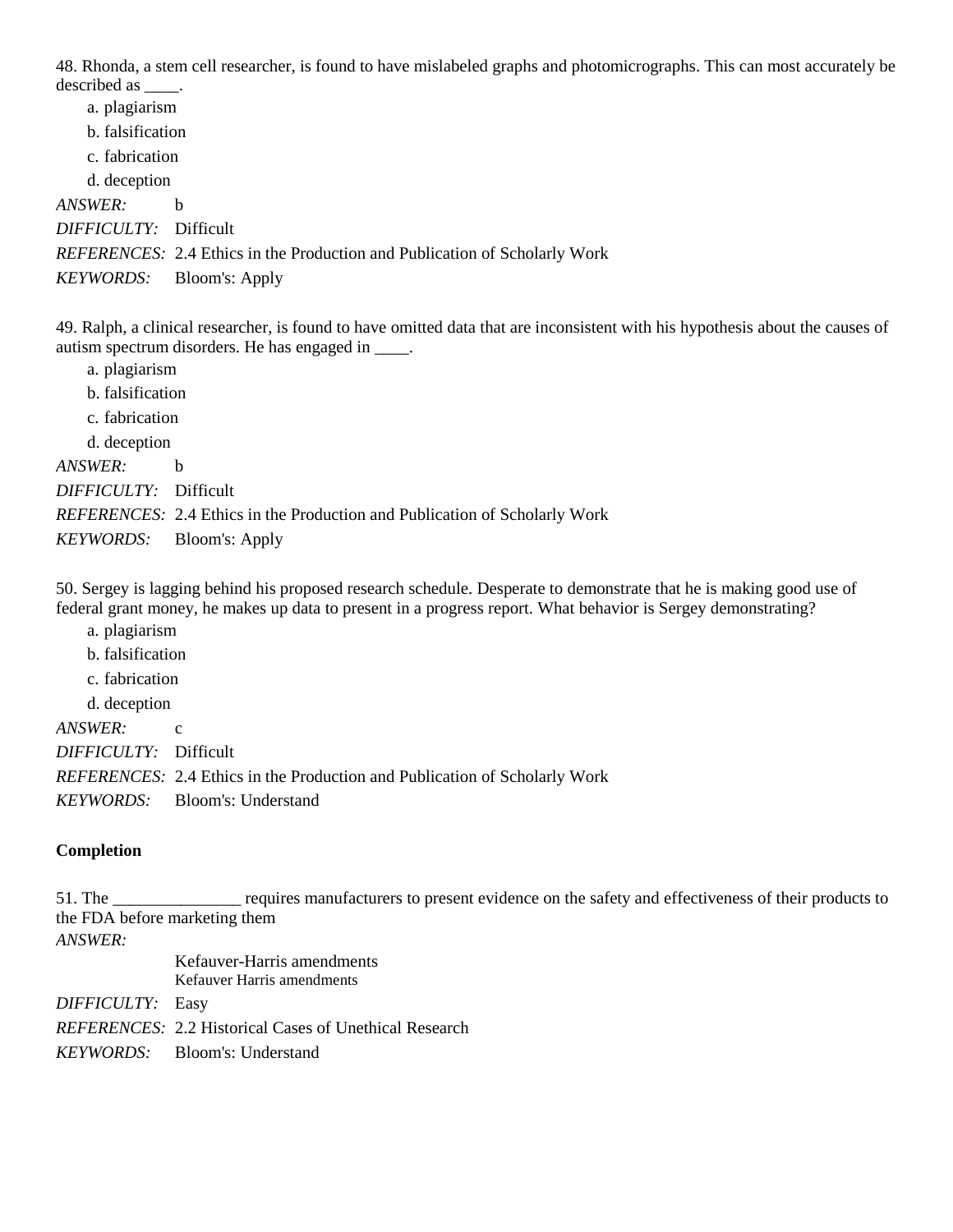52. The \_\_\_\_\_\_\_\_\_\_\_\_\_\_\_ was adopted by the World Medical Association in 1964 in order to provide a set of principles to guide the practice of medical research.

*ANSWER:* Declaration of Helsinki

*DIFFICULTY:* Easy

*REFERENCES:* 2.2 Historical Cases of Unethical Research

*KEYWORDS:* Bloom's: Understand

53. The \_\_\_\_\_\_\_\_\_\_\_\_\_\_\_ involved poor African American sharecroppers with a potentially fatal sexually transmitted infection who were not treated for the infection even after a cure was available.

*ANSWER:* Tuskegee Syphilis Study

*DIFFICULTY:* Easy

*REFERENCES:* 2.2 Historical Cases of Unethical Research

*KEYWORDS:* Bloom's: Understand

54. The \_\_\_\_\_\_\_\_\_\_\_\_\_\_\_ includes basic standards that should underlie the conduct of any biomedical and behavioral research involving human participants.

*ANSWER:* Belmont Report

*DIFFICULTY:* Easy

*REFERENCES:* 2.3 Evolution of a Modern System of Research Ethics

*KEYWORDS:* Bloom's: Understand

55. In research ethics, groups who may not be fully in control of their decision making are referred to as

|                      | <i>ANSWER</i> : vulnerable populations                                 |
|----------------------|------------------------------------------------------------------------|
| DIFFICULTY: Moderate |                                                                        |
|                      | <b>REFERENCES: 2.3 Evolution of a Modern System of Research Ethics</b> |
|                      | <i>KEYWORDS:</i> Bloom's: Understand                                   |

56. A detailed document summarizing the purpose and procedures of a study is referred to as  $a(n)$ 

*ANSWER:* protocol

*DIFFICULTY:* Moderate

*REFERENCES:* 2.3 Evolution of a Modern System of Research Ethics

*KEYWORDS:* Bloom's: Understand

57. The phrase "
means that the risk of harm is not greater than that experienced in everyday life situations such as typical academic or medical examinations.

*ANSWER:* no more than minimal risk

*DIFFICULTY:* Easy

*REFERENCES:* 2.3 Evolution of a Modern System of Research Ethics

*KEYWORDS:* Bloom's: Understand

58. The term \_\_\_\_\_\_\_\_\_\_\_\_\_\_\_ means that participation should be based on fairness and not on circumstances that give researchers access to or control of a population based on status. *ANSWER:* justice *DIFFICULTY:* Easy

*REFERENCES:* 2.3 Evolution of a Modern System of Research Ethics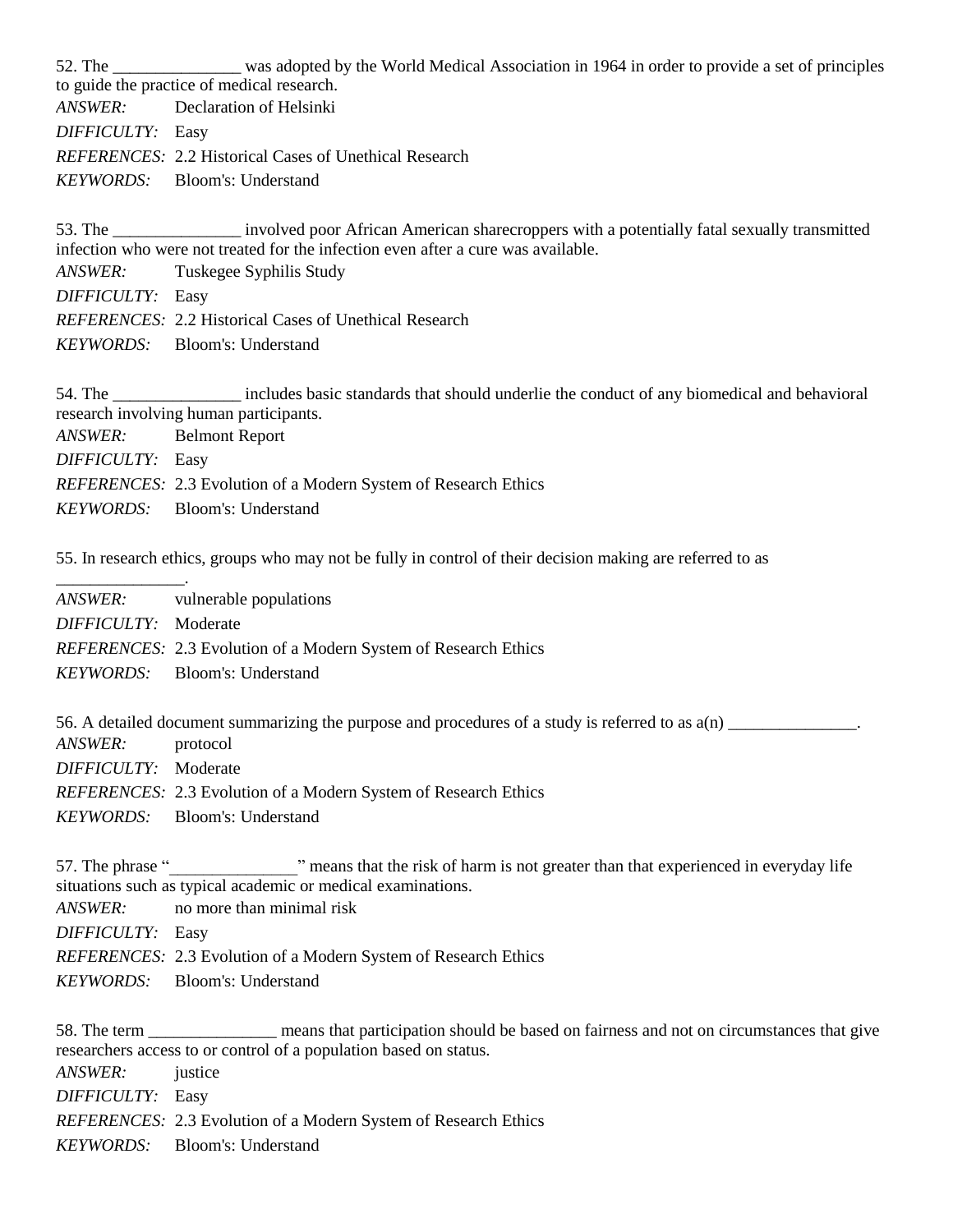59. When a researcher pre-test assessment that identifies those in greatest need and then provides the intervention to them, the researcher is using a \_\_\_\_\_\_\_\_\_\_\_\_\_\_\_\_\_\_\_ design.

*ANSWER:* Regression-Discontinuity *DIFFICULTY:* Easy *REFERENCES:* 2.3 Evolution of a Modern System of Research Ethics

*KEYWORDS:* Bloom's: Understand

 $60. A(n)$  study is designed to test a new drug or treatment in a small group of people for the first time to evaluate its safety, determine a safe dosage range, and identify potential side effects. *ANSWER:* Phase I

*DIFFICULTY:* Easy

*REFERENCES:* 2.3 Evolution of a Modern System of Research Ethics

*KEYWORDS:* Bloom's: Understand

61. An assurance of \_\_\_\_\_\_\_\_\_\_\_\_\_\_\_ made to study participants specifies that identifying information about them acquired through the study will not be released to anyone outside of the study. *ANSWER:* confidentiality *DIFFICULTY:* Easy *REFERENCES:* 2.3 Evolution of a Modern System of Research Ethics *KEYWORDS:* Bloom's: Understand

| 62. In research, | means protection of personal information about participants. |
|------------------|--------------------------------------------------------------|
|                  |                                                              |

*ANSWER:* privacy

*DIFFICULTY:* Easy

*REFERENCES:* 2.3 Evolution of a Modern System of Research Ethics

*KEYWORDS:* Bloom's: Understand

63. The role of a local is to review all proposed research involving human subjects to ensure that subjects are going to be treated ethically and that their rights and welfare will be adequately protected.

*ANSWER:* IRB Institutional Review Board Institutional Review Board (IRB)

*DIFFICULTY:* Easy

*REFERENCES:* 2.3 Evolution of a Modern System of Research Ethics

*KEYWORDS:* Bloom's: Understand

64. According to the Office of Research Integrity, \_\_\_\_\_\_\_\_\_\_\_\_\_\_\_ involves making up data or results and recording or reporting them. *ANSWER:* fabrication

*DIFFICULTY:* Easy

*REFERENCES:* 2.4 Ethics in the Production and Publication of Scholarly Work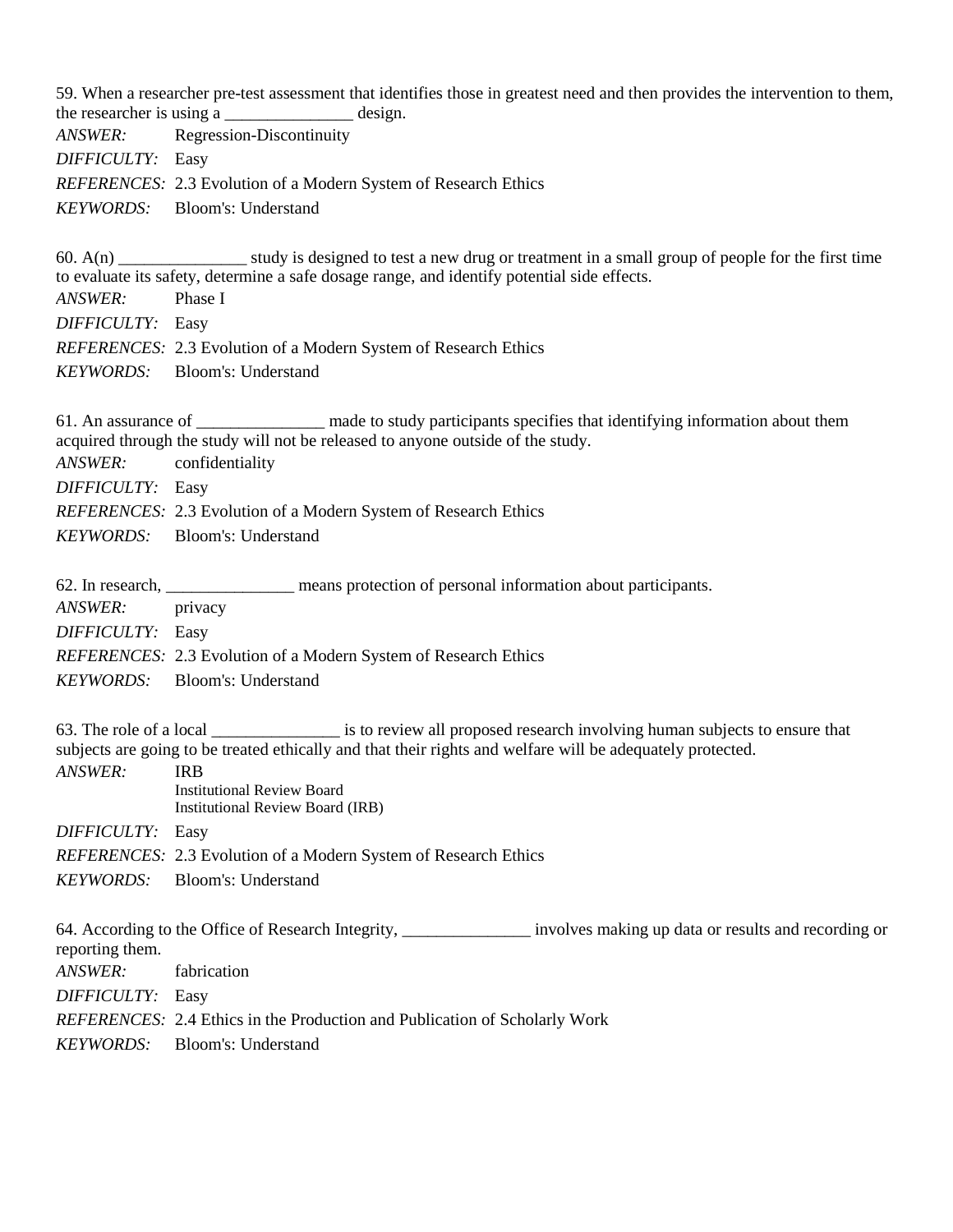65. According to the Office of Research Integrity, \_\_\_\_\_\_\_\_\_\_\_\_\_\_\_ is manipulating research materials, equipment, or processes, or changing or omitting data or results such that the research is not accurately represented in the research record.

*ANSWER:* falsification *DIFFICULTY:* Easy *REFERENCES:* 2.4 Ethics in the Production and Publication of Scholarly Work *KEYWORDS:* Bloom's: Understand

### **Essay**

66. What is a conflict of interest and why is it considered to be an ethical issue?

*ANS* A conflict of interest exists in research when a researcher's primary interest in the integrity of a study is WER compromised by a secondary interest such as personal gain (e.g., financial profit). Many ethical principles such as

*:*  those relating to conflict of interest and research misconduct help ensure that researchers who are funded by public money can be held accountable to the public. In other words, funders can be assured that all research they fund adheres to a common set of ethical precepts relating to quality and integrity. Ensuring that all projects abide by these principles also levels the playing field among different researchers. This helps to build broad public support for research in general.

*DIF* Difficult *FIC ULT Y: REF* 2.1 Foundations of Ethics in Research *ERE NCE S: KEY* Bloom's: Analyze*WOR DS:*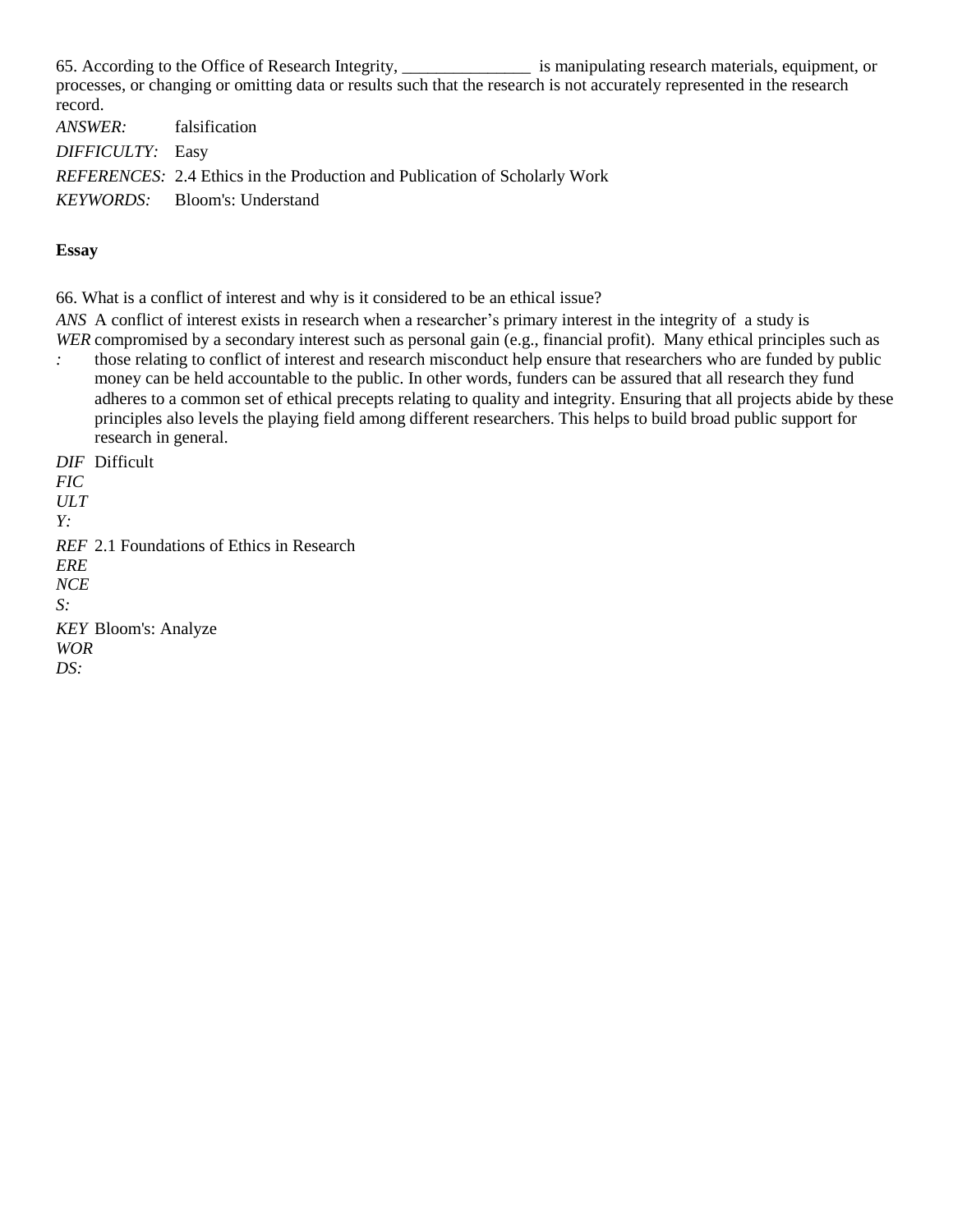67. Describe the goals and methods of the Tuskegee Study and the consequences for the participants involved. *ANS* The Tuskegee Syphilis Study was an infamous clinical study that lasted for 40 years (1932–1972) and was WER administered by the U.S. Public Health Service in Alabama. Its main goal was to study the health effects of

*:*  untreated syphilis, which was a deadly sexually transmitted disease at that time. This study led to considerable physical harm, as it involved not treating research participants for the disease (leading to their subsequent deaths) even when a cure became available. All of the participants were poor African American sharecroppers in the area around Tuskegee, Alabama. None of them had a good understanding of the study and were given the impression that they were receiving good medical care when in fact they were subjected to painful procedures that did nothing to address their condition. Many were not even told that they had the condition. Even worse, they were not given curative treatment—penicillin—when it became available. Thus, a federally sponsored study took advantage of a vulnerable population, was racially motivated, created permanent and serious harm for participants, and left a legacy of ethical misdeeds. As you can imagine, when the media broke the story about Tuskegee, a massive public outrage ensued. If you think about it, during many of the 40 years of the syphilis studies, the Nuremberg Code and the Declaration of Helsinki were in existence. At the time, each of these international standards delineated ethical principles for informed consent and medical care of research subjects. However, both these documents were disregarded in the syphilis studies. For whatever reasons, the U.S. government continued to sponsor research in humans that was not guided by the Nuremberg and Helsinki principles.

*DIF* Difficult *FIC ULT Y: REF* 2.2 Historical Cases of Unethical Research *ERE NCE S: KEY* Bloom's: Analyze *WOR DS:* 

68. Explain beneficence and how it relates to research ethics.

*ANS* Beneficence represents the expected impact on a person's well-being that may result from participation in research. *WER* Researchers should attempt to maximize the benefits of participation and take steps to identify and limit the potential

*:*  for harm. This is typically done when planning a study by a careful risk/benefit assessment. Risk of harm and probability of benefit is assessed most importantly at the level of the individual participant, but researchers are also obliged to consider the impact on families, communities, and society in general. When assessing risk, researchers should try to think about worst-case scenarios—situations with significant potential for harm even if the probability seems low. The term "no greater than minimal risk" has become an important threshold in risk assessment. It means that the risk of harm is not greater than that experienced in everyday life situations such as typical academic or medical examinations. If an outside authority determines that this threshold is exceeded, then a research proposal will receive greater scrutiny in the review process, and specific safeguards must be implemented in the protocol. If the minimal risk threshold appears reasonable, then researchers may obtain a waiver of written informed consent. A very common situation in which a signed consent form may not be necessary is online survey research in which consent is implied by participation.

*DIF* Difficult *FIC ULT Y: REF* 2.3 Evolution of a Modern System of Research Ethics *ERE NCE S: KEY* Bloom's: Analyze*WOR DS:*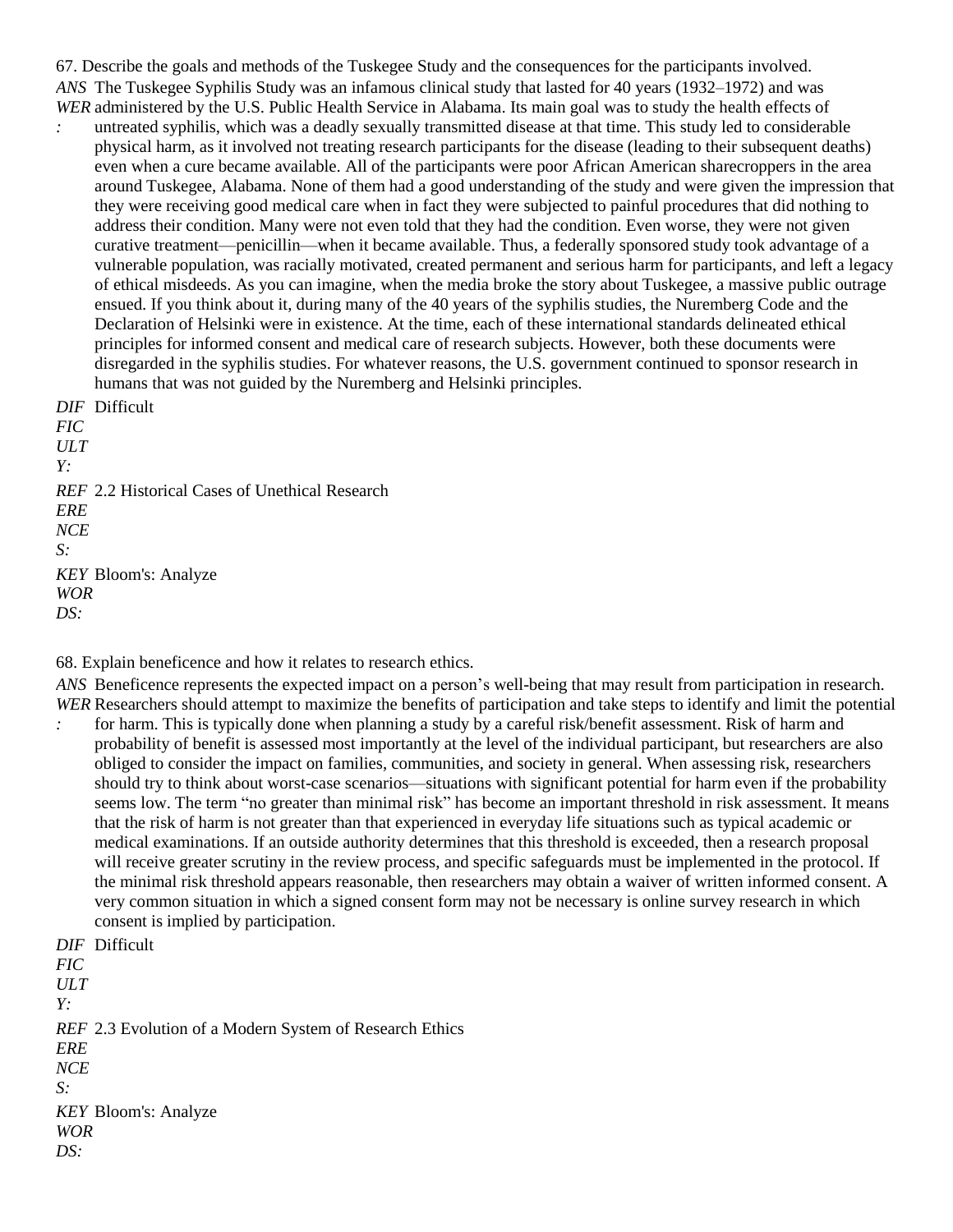69. Discuss privacy as it relates to research ethics.

*ANS* Privacy means that information shared by individual participants will not be shared with others. The most certain WER way of maintaining privacy is through the provision of anonymity. Anonymity means that there is no personally

*:*  identifying information in a data set. That is, there is no way that an individual can be identified from the information stored in a researcher's files. When anonymity is possible, it also has a potential benefit in terms of data quality because respondents may be willing to share information more freely.

However, anonymity may not be possible in some research designs. For example, in a longitudinal study, there has to be a way to link records for each measurement occasion at the individual level, necessitating a coding system based on a unique personal identifier.

Alternatively, confidentiality means that the researcher makes a promise that whatever identifying information is shared will be known only by the researcher, unless circumstances dictate exceptions to maintain the well-being of participants. For example, researchers who study sensitive topics such as depression and suicidal thinking may need to maintain a record of the identity of individuals in the event that a "red flag" of significant distress and likelihood of harm appears in the data. In such cases, research protocols spell out the steps that a researcher will take to provide intervention and support to such a person. The informed consent process should always include clear information about what sort of privacy is promised and what exceptions to confidentiality are necessary.

Privacy of participants receives special protection when medical records are part of the study. The Health Insurance Portability and Accountability Act (HIPAA) of 1996 requires that researchers obtain special permission to utilize data kept in medical records. This may include obtaining permission directly from patients. It may also include obtaining a waiver of permission when it is practically impossible to obtain permission, or a process called "deidentification" in which all identifying information is removed from the data prior to the researcher being able to access it.

*DIF* Difficult *FIC ULT Y: REF* 2.3 Evolution of a Modern System of Research Ethics *ERE NCE S: KEY* Bloom's: Analyze*WOR DS:*